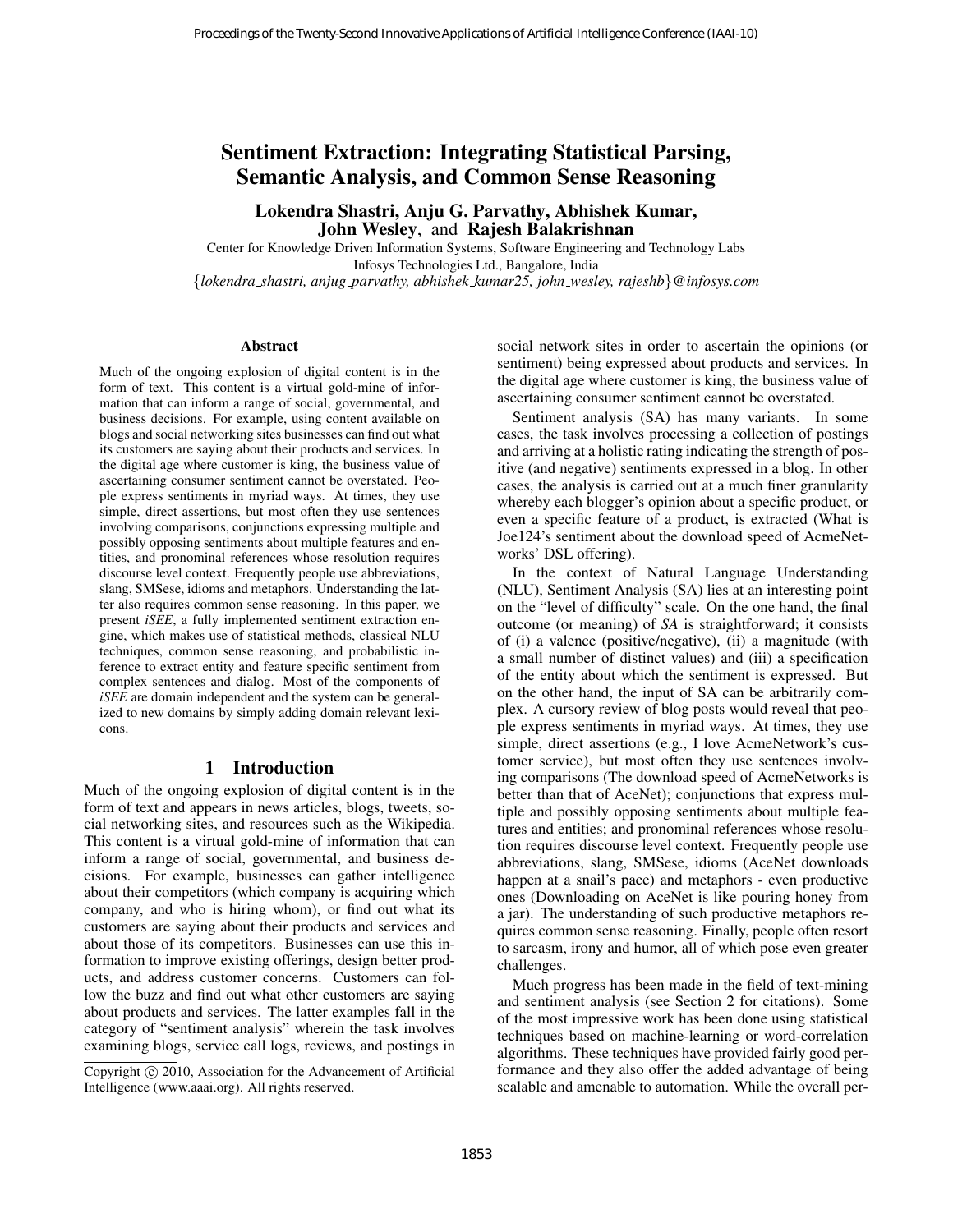formance of these techniques is surprisingly good, they are less effective in teasing apart multiple sentiments being expressed about multiple entities in a single sentence. They also have difficulty in dealing with discourse-level context (e.g., resolving pronominal references) and understanding the meaning of productive metaphors that require common sense reasoning. An alternative approach to text analytics and sentiment analysis is based on NLU where a text undergoes syntactic, semantic and discourse analysis in order to extract "meaning" expressible in some formal notation. The major shortcoming of this approach is that it is labor intensive, and hence, difficult to scale. As one might expect, researchers have developed hybrid approaches that combine statistical techniques with NLU leading to interesting results. We believe that the best results in *SA* will be obtained by adopting such a hybrid approach.

In this paper, we present *iSEE*, a fully implemented sentiment extraction engine, which makes use of statistical methods, NLU techniques, common sense reasoning, and probabilistic inference to extract entity and feature specific sentiment from complex sentences and extended dialogs. Most of the components of *iSEE* are domain independent and the system can be generalized to new domains by simply adding domain relevant lexicons and without making changes to the processing engines. This makes *iSEE* easily extensible.

## 2 Brief review of related work

Much progress has been made in the field of sentiment analysis (Pang and Lee 08). Examples of applying the statistical approach include (Dave, Lawrence, and Pennock 2003), (Pang, Lee, and Vaithyanathan 2002), (Beineke et al. 2003), (Jin, Ho, and Srihari 2009). (Turney 2002) uses word-correlation algorithms for classifying entire documents based on their sentiment polarity. (Hatzivassiloglou and McKeown 1997) produced a list of seed words to determine whether a sentence contains positive or negative sentiments. 'SentiWordNet'(Esuli and Sebastiani 2006)is a lexical resource that aids opinion mining. Sentiment mining using lexicons is another widely followed approach (Yi and Niblack 2005), (Ding, Liu, and Yu 2008). Using appraisal groups of adjectives and modifiers to analyze sentiment is elaborated in (Whitelaw, Garg, and Argamon 2005). An interesting route followed by researchers is to perform text categorization to detect opinion clauses prior to sentiment analysis (Pang and Lee 2004), (Kim, Li, and Lee 2009), 'Opinion Finder' - (Wilson, Wiebe, and Hwa 2004). A hybrid system(Godbole, Srinivasaiah, and Skiena 2007) that combines lexical knowledge with statistical techniques to rank entities in a class based on public opinion in news and blogs has been proposed. Another approach to text analytics and sentiment analysis is based on NLU where a text undergoes syntactic, semantic and discourse analysis in order to extract "meaning" expressible in some formal notation (Yi et al. 2003).

Some approaches that do feature-specific sentiment extraction are 'Feature based summarization (FBS)' system developed by (Hu and Liu 2004) and the 'OPINE' system designed by (Popescu and Etzioni 2005). In the former, POS tag sequences are used to spot features which are further pruned to get frequent ones; opinions are extracted from the adjectives in the sentence. 'OPINE' is an informationextraction system that exploits syntactic details to produce feature specific sentiments and their relative quality. 'Opinion Observer' (Hu, Liu, and Cheng 2005) is another prototype system that analyzes and compares consumer opinions.

# 3 The Proposed Approach

We believe that the most effective role of statistical machine learning techniques is in the area of parsing. Consequently, *iSEE* uses a statistical parser. At the same time *iSEE* uses a rule-based linking engine to map syntactic constituents to semantic roles. *iSEE* also uses discourse analysis and other NLU techniques in conjunction with common sense reasoning, and probabilistic inference to extract entity and feature specific sentiments from complex sentences and extended dialogs. *iSEE* also makes use of several lexicons (general as well as domain specific) for enumerating entities, features and sentiment words. The architecture of iSEE is highly modular, and hence, easily extensible.

# Functional Architecture

Fig.1 shows the functional architecture of the *iSEE* based Sentiment Analyzer. A description of each module follows.

Knowledge Repository (KR): The *KR* hosts knowledge consumed by various modules. This includes the *SMSese* dictionary, domain specific entity and feature lexicons, the set of linking rules that mediate the interaction between parses and semantic frames, *KRs* for common sense knowledge, idioms, and the sentiment vocabulary.

Pre-processor: The input to the system can be in various forms of unstructured text such as blogs, reviews, news articles, and call center logs. This input is filtered and cleansed by the pre-processor. The *SMSese* module replaces the SM-Sese words, shorthands and slangs known to the system and a domain specific spell checker corrects misspelled words in the sentence. In case of a blog, the pre-processor also captures the thread structure of the blog and its comments. The input is then split into a set of sentences by a sentencesplitter and passed on to the Syntactic Engine, the Semantic Engine and the Idiom module.

Syntactic Engine (SynE): The core of this engine is a statistical parser. Interfaces allow *iSEE* to work with any of the available parsers (See Results). The parser initially invokes a POS tagger to assign parts of speech to the tokens in the sentence. The Named Entity Extractor (*NEE*) in the Semantic Engine (*SynE*) identifies (and tags) domain relevant entities and features and conveys to the parser that these tagged named entities should be treated as a single token with the POS tag for a noun phrase (shown by the informer link from *NEE* to *SynE*). Similarly, the idiom module tags idioms in a sentence as a single token with an appropriate POS tag. The parser generates (typically, multiple) parses for such tagged sentences. It also classifies the sentence as a wh-question, an assertion, a comparison, confirmation seeking statement or a confirmation providing one.

Linking Engine (LE): The *LE* provides the critical linkage between the syntactic structure of a sentence and its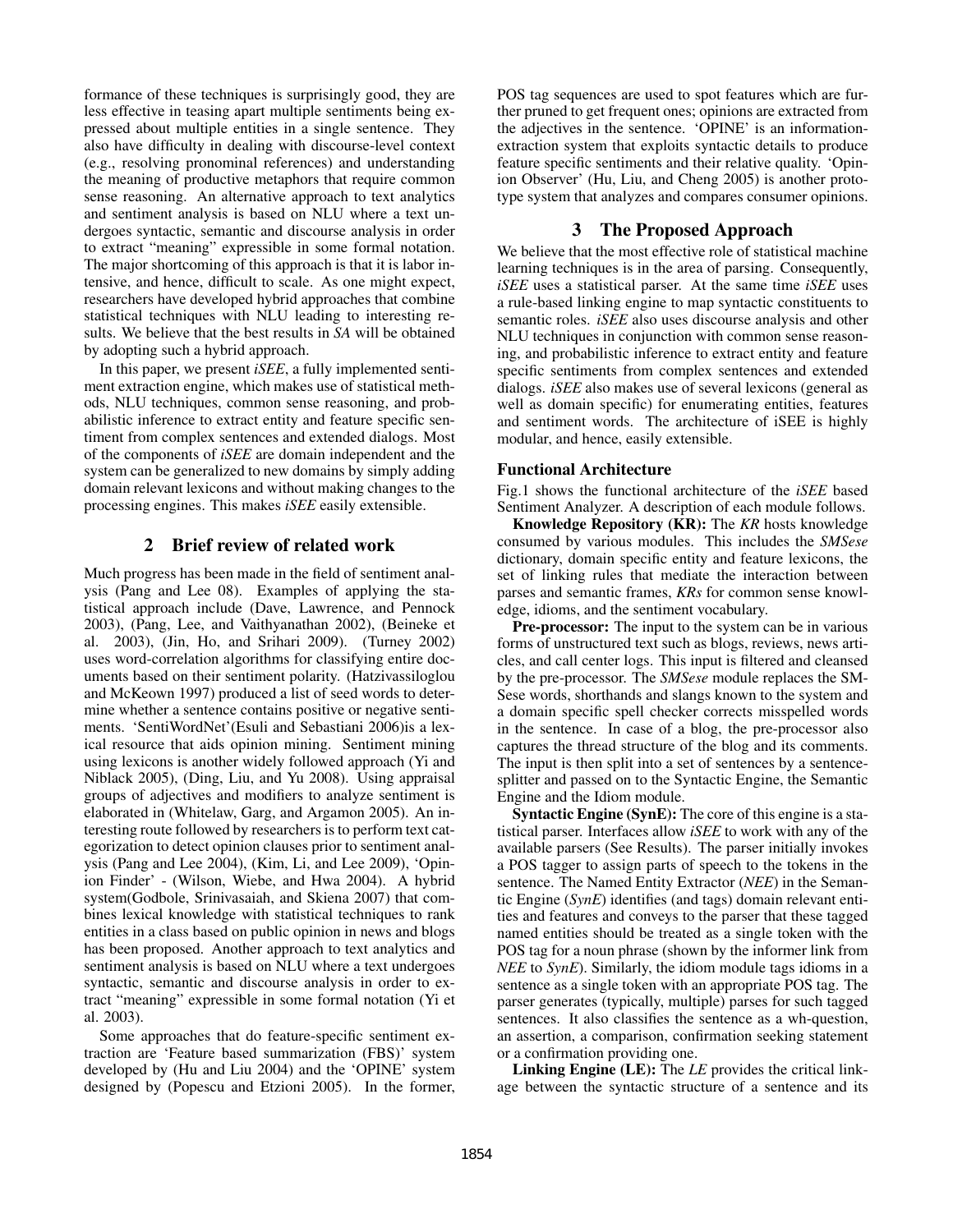

Figure 1: Functional Architecture of 'iSEE' for Sentiment Analysis. The bold lines indicate process flow, the dotted lines represent informer links and the dashed lines denote access to the knowledge repository.

meaning. It does so by identifying the mapping between the syntactic constituents of a sentence and the roles of the semantic frame that constitutes the meaning of the sentence. These mappings are expressed in terms of linking rules (LRs) whose antecedents are syntactic structures and whose consequents are semantic roles ((Fillmore, Johnson, and Petruck 2003), (Goldberg 1995)). The *LE* also has a rule prioritizer for resolving conflicts amongst overlapping rules. While an *LR* with a broader span typically overrides one with a narrower span, the *LRs* for conjunctive constructs override those for simple declarative sentences and those for comparative constructions have a higher priority over those for conjunctive and simple declarative constructs. The constituents extracted by the *LE* are passed to the Semantic Engine (SemE), the Common Sense Reasoning Module (CSRM) and the Sentiment Analyzer (SA). An example of an *LR* for a simple comparative construction - " $\langle$ **Entity 1**) *is*  $\langle$  **better than** $\rangle$   $\langle$  **Entity 2** $\rangle$ " is as follows:

```
<LR name="COMP_D" LRs_this_overrides = "D">
     <type-head type="VP" head="is,was,are,were">
<type-head type="VBZ,VBP,VBD" head="is,was,are,were">
<sibling side="right">
                  <type-head type="JJR, RBR" head ="better,worse,
                  superior" likely_semantic_role ="sentiment
                  expression">
                       <sibling side="right">
                            <type-head type="IN" head = "than,to">
                                 <sibling side="right">
                                     <type-head type="NP, NN, NNS, NNP"
                                     likely_semantic_role ="Entity2"/>
                                     .......
         <sibling side="left">
              <type-head type="NP,NNP,NNS,NN"
             likely_semantic_role ="Entity1"/>
         </sibling>
    </type-head>
Z/T.R >
```
In the XML specification for an *LR*, the *type-head* tag represents placeholders in terms of their POS tag (attribute 'type') and the actual word (attribute 'head'). The attribute, *likely semantic role*, is used to tell the semantic engine the

potential roles each constituent might fill. When a sentence is tested against the *LR* described, the *LE* first detects a 'verb phrase (VP)' with head *is* in its parse. It checks if this *VP* contains a word with the POS tags for comparators *(JJR,RBR)* and if yes, marks this constituent as the likely *Sentiment Expression*. The phrase to the right of this word becomes the likely *Entity 2* and the one to the left of the *VP* is the likely *Entity 1*. As the current application focuses on sentiment analysis, the LRs encoded deal with high-frequency constructions used for expressing sentiments. There are a total of *25* such *LRs* that cover simple declarative constructs including conjunctions, comparative constructs, questions, and confirmation seeking and providing sentences.

Semantic Engine (SemE): The 'Named Entity Extractor (NEE)' of *SemE* plays a role early on in the processing of sentences. It tags entities and features of interest from preprocessed text through lexicalized lookup augmented with limited pattern matching. It also tags instances of entities about which common sense knowledge is available in the *KR*s. It alerts the POS tagger in the *SynE* to treat tagged named entities as a single token with a POS tag *NN* (for noun phrase). Depending on the degree of match between an ngram(that has been tagged as a named entity) and a lexical entry in the *NEE*'s lexicon, the *NEE* assigns a probability to the POS tag *NN*. The sentence along with the the POS tags assigned by the *NEE* are presented to the POSTagger.

The *SemE* inspects interesting constituents extracted by the *LE* for the presence of annotated entities. It assigns semantic roles to them based on the mapping indicated by *LE*. In order to do so, it also checks that the 'potential filler' for a semantic role satisfies the requisite semantic type constraint (e.g., the entity should be a 'Service provider').

Idiom Module (IM): This component identifies and understands idioms. It forces the tokens in an idiom to be chun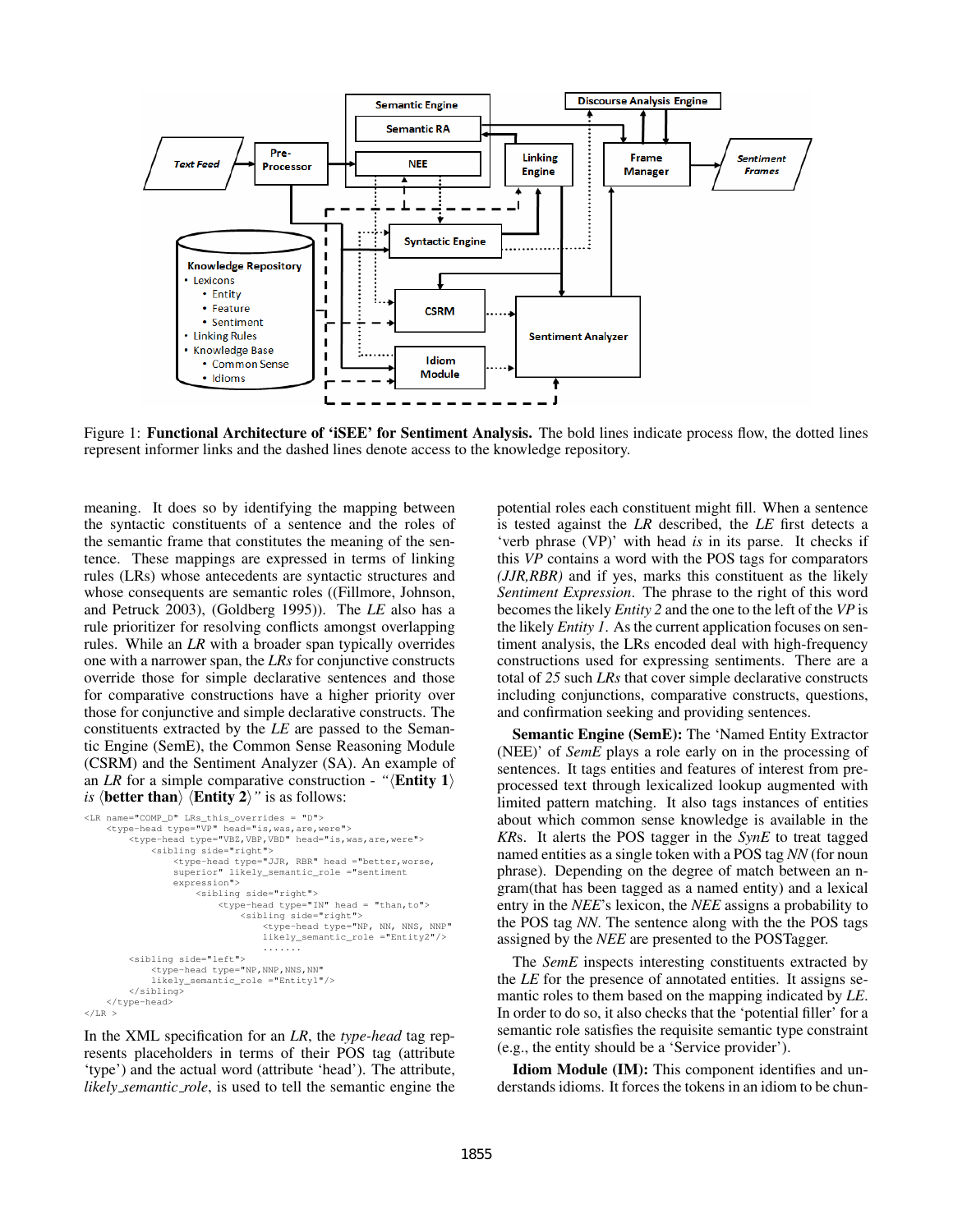ked together with a POS tag *JJ* (adjective phrase). The idiom dictionary in *KR* supports *SA* when the sentiment expression is idiomatic in nature by providing the abstract meaning of an idiom. For example, the popular idiom *snail's pace* has the meaning, {*Domain = motion, Aspect = speed, Value = slow*}. The *Value* is utilized to infer the sentiment. For example, *snail's pace* in the context of *download speed* would signify a negative sentiment.

Common Sense Reasoning Module (CSRM): The *CSRM* adds the ability to do common sense reasoning to our engine. It uses common sense knowledge about limited aspects of the real- world (in KR) and an inbuilt inference engine. The rules of inference are triggered by certain words (often verbs) that head a class of metaphorical constructions. The properties/attributes of various entities that participate in the real-world situations relating to this word become antecedents for the inference rules. These rules are tiered according to their strength.

A special set of *LRs* , with the trigger words as placeholders, are fired on the parse of the potential sentiment expression extracted by the *LE* (When no *LR* is fired on a parse of a sentence, the special *LRs* are fired on the entire parse). They are further checked for class tags assigned by the *SemE* and knowledge about the tagged entities is retrieved from the *KR*. The inference engine generates inferences (to be consumed by the *SA*) on the basis of the evidence presented.

Say, the engine is processing the sentence: *TelAir downloads are like pouring honey from the jar*. The *LE* marks *pouring honey from the jar* as the sentiment expression. The special *LR* with *pour* as the placeholder identifies *honey* as the object being poured and *jar* as the source for pouring (semantic role assignments). The real world properties of honey and jar are fetched from the *KR*. A rule of inference for the word *pour* is that *"If the viscosity of the liquid being poured is high, the speed of the action is low"*. As the evidence gathered is that honey is a highly viscous liquid, the inference made is: {*Domain = motion, Aspect = speed, Value = low*}.

Sentiment Analyzer (SA): This component drills into the 'Sentiment Expression (SE)' extracted by the *LE* to detect and score the real sentiment. A *Sentiment* is typed *relative* or *absolute* depending on the sentence type (comparison or others) detected by the *SynE* and is quantified by its strength on a *0-5* scale and a +/- valence. In short: *Sentiment =* {*Type, Valence, Strength*}.

If idiom and/or *CSR* modules have generated inferences for an *SE*, the *value* of the inference is mapped to a sentiment grade using heuristics. The analytics engine in the *SA* assigns the corresponding strength and valence to the sentiment. For example, if the *SE* contains the idiom *snail's pace*, the inference produced by the *IM* is {*Domain = motion, Aspect = speed, Value = low*}. The *Value* 'low' in the domain of motion is mapped to the sentiment grade *negative* and the analytics engine assigns the corresponding score of *3* and valence *-*.

If no inferences are available, *LRs* specific to sentiment extraction called *SE-LRs* are fired on *SE* to extract potential sentiment words. If there are no extracted *SE*s, the *SE-LRs* are fired on the entire parse. Domain knowledge is used to generate inferences from these words and the *Value* of the inference is mapped to a sentiment grade. For example, the sentiment word *crawls* is inferred as {*Domain = motion, As* $pect = speed$ ,  $Value = low$ } and the *Value* 'low' in the domain of motion is mapped to the sentiment grade 'negative'. If this doesn't yield a grade for the sentiment, a generic sentiment lexicon (which was build from a set of seed words expanded using 'WordNet') is used to grade the sentiment. The extracted words are also checked for being modifiers, comparators or negators using the respective lexicons in the *KR*. The analytics engine assesses the contributions of modifiers and negators to the sentiment extracted. While modifiers increase/decrease the sentiment strength, the negators often reverse the sentiment valence. For example, given the sentiment words *very good*, the modifier *very* increases the strength of the sentiment from *3* to *4*. The presence of comparators like *better* results in the sentiment being typed as a 'relative sentiment' and it's valence is set according to the polarity of the comparator. For example, for the sentence *TelAir is better than AirVoice*, the sentiment word *better* qualifies as a comparator with a *+* polarity. So, for the frame for the entity *TelAir*, the sentiment valence is *+* and for the *AirVoice* frame, the valence is *-*, with the type of both frames being 'relative'.

*SA* also uses domain knowledge about a feature to determine the sentiment value. It does so based on the utility of an associated feature. For example, cost has a negative utility while speed has a positive utility; at least in the context of broadband services. Hence, even though the sentiment word 'high' has a positive connotation in general, for the feature 'cost' it implies a negative sentiment.

Frame Manager (FM): The frame manager creates a *frame* for every unique entity and feature extracted by the *SemE*, wherein the semantic labels are mapped to the corresponding entity or feature. Different parses of a sentence may result in different constituents being extracted by the *LE* implying the creation of multiple frames. The *FM* removes duplicate frames, discards frames contained by other frames and sorts the remaining frames based on the spans over which the *LRs* that created them fired. Every unique frame is assigned a frequency score which is the ratio of the number of instances of this frame to the total number of frames generated over multiple parses of a sentence. If the frequency score of a frame is below a threshold value, it is eliminated.

The *FM* binds the extracted sentiment to the corresponding frames to create 'Sentiment Frames'. When no entity or feature is extracted by the *SemE* but a sentiment is extracted by the *SA*, a sentiment frame is still created with this sentiment. The Discourse Analysis Engine (*DAE*) acts on it at a later stage to fill in the missing entity/feature. The frame is also attributed a belief score depending on how the entity, feature and sentiment where extracted. (The belief score is higher for frames where the entity and/or feature were captured by *LRs*).

Discourse Analysis Engine (DAE): This module performs elementary frame level discourse analysis on the frames generated by *FM*. The Syntactic Engine informs it of the class of a sentence (a question, an assertion, a compari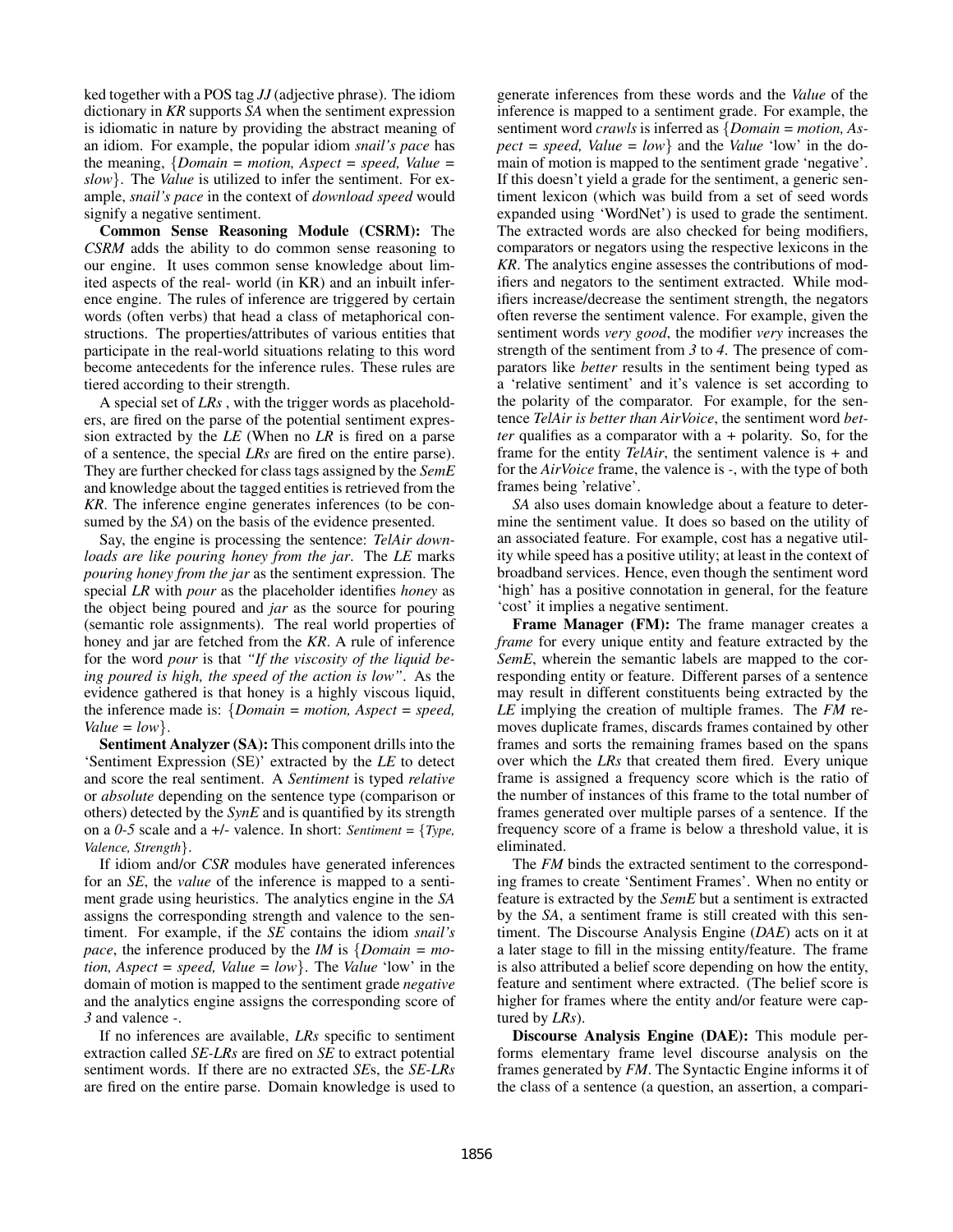son or a confirmation seeking or providing statement) from which a frame was derived. For frames that were flagged for anaphora resolution, a trace along the previously occurring frames is done to identify an implicit feature/entity. The frames generated from confirmatory messages are often indicative of the sentiment for a question previously raised. The *DAE* steps in to accomplish this task.

## An Illustrative Example

In this section, we take you through a pass of *iSEE* for sentiment analysis, with the help of an illustrative example. The outputs at various stages are as shown below:

• Text Feed

TelAir's download speed is gr8 but its customer srvc is no better than AirVoice's.

• Pre-processor

TelAir download speed is great but its customer service is no better than AirVoice's.

• NEE (Semantic Engine) + Syntactic Engine

```
(ROOT (S (S
    (NP(NP (POS TelAir's/Corp))(NN download speed/DS))
(VP(VBZ is)(NP (JJ great)))
  )(CC but)
   (S
    (NP(PRP$ its)(NN customer service/CS))
    (VP(VBZ is)
     (ADJP (ADJP(RB no)(JJR better))
      (PP(IN than)(NP (POS AirVoice's/Corp)))
     )
   ))))
```
Note that the named entities have appropriate class 'tags' and tokens within them are chunked together.

#### • Linking Engine

- LR *D*: (NP (POS TelAir's/Corp)), (NN download speed/DS), (VP(VBZ is)(ADJP (JJ great)))
- LR *COMPDPOS*:
- ∗ (NP (PRP\$ its)), (NN customer service/CS), (JJR better)
- ∗ (NP (POS AirVoice's/Corp)), (NN customer service/CS), (JJR better)

#### • Semantic RA (Semantic Engine

- Set 1: Provider = TelAir, Feature = download speed
- Set 2:
- ∗ Provider = it, Feature = customer service
- ∗ Provider = AirVoice, Feature = customer service

Note that the semantic roles 'Provider' and 'Feature' are assigned by correlating the class tags with linkages established by *LE*.

#### • Idiom, Common Sense Reasoning Modules No inferences for this example.

#### • Sentiment Analyzer

- Sentiment 1: (JJ great) ⇒ [Sentiment = {Grade : *very positive*, Type : *Absolute*, Valence : *+*, Strength : *5*}]
- Sentiment 2: (RB no), (JJR better)  $\Rightarrow$  [Sentiment = {Type : *Relative*, Valence : *-*, Strength : *3*}] [Sentiment = {Type : *Relative*, Valence : *+*, Strength : *3*}]



#### • Discourse Analysis Engine + Frame Manager For this example, the *DAE* resolves *it* in Frame 2 to *TelAir*.

The above example involved a relatively simple sentiment sentence. The *iSEE* system can handle extended discourse consisting of complex sentences referring to multiple products and features and involving comparisons, conjunctions, questions and the like. It can also deal with idiom and metaphor including productive ones in the limited domain of liquids using *CSRM*. For example, the system extracts the correct sentiments in the following dialog: S1: How is TelAir's download speed? S2: It is excellent. S1: But I warn you that TelAir's customer service is very bad. S2: Then tell me, how is AirVoice? S1: It is better than TelAir. S2: I was told that TelAir has a good customer service in my area. S1: How is its download speed? S2: It is better than AirVoice's. AirVoice downloads are like pouring molasses in winter. S1: I heard from my friends that AirWave has a good download speed.

### 4 Results

In order to benchmark our system and find room for improvement, we compared *iSEE* with the Sentiment Analyzer in the *FBS* system developed by (Hu and Liu 2004). *FBS* also performs feature specific sentiment extraction and assigns strength to these sentiments, which makes it a good standard to be compared against. The test data set for this experiment was a set of sentences annotated with feature or entity and the corresponding sentiment. They were gathered from product reviews in Amazon.com and Cnet.com.

In Table 1, we report the performance of *iSEE* and *FBS* on a text feed of 225 sentences from the DVD player reviews. The *SynE* used *Stanford NLP Parser* (NLP ) for statistical parsing. The *LE* contained 25 different *LRs* covering commonly used constructions for expressing sentiment. The *SemE* was provided with a set of 4 entities and 15 features in the domain of DVD-Players.